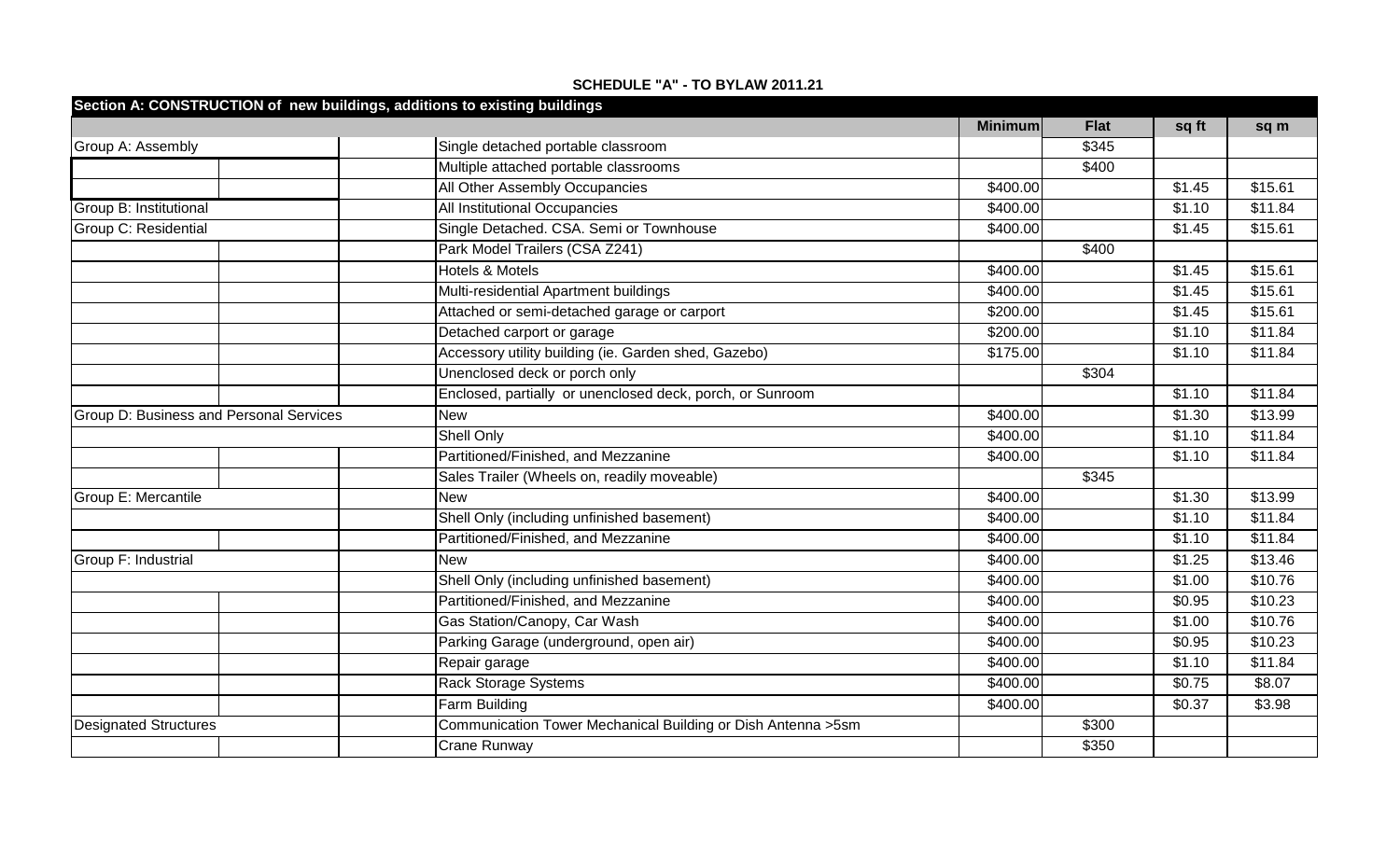| Section A: CONSTRUCTION of new buildings, additions to existing buildings |                                                                        |                |             |        |                     |  |
|---------------------------------------------------------------------------|------------------------------------------------------------------------|----------------|-------------|--------|---------------------|--|
|                                                                           |                                                                        | <b>Minimum</b> | <b>Flat</b> | sq ft  | sq m                |  |
|                                                                           | Exterior Storage Tank (not regulated by TSSA)                          |                | \$350       |        |                     |  |
|                                                                           | Pedestrian Bridge appurtenant to a building lineal                     | \$350.00       |             | \$3.00 | \$9.84              |  |
|                                                                           | <b>Demountable Structures</b>                                          | \$350.00       |             | \$0.75 | \$8.07              |  |
|                                                                           | Retaining Wall per lineal unit                                         | \$179.00       |             | \$5.00 | \$16.41             |  |
|                                                                           | Permanent Wall and Ground Sign > 7.5m High                             |                | \$250       |        |                     |  |
| <b>All Occupancies</b>                                                    | Fabric Covered Building or Air Supported Structure                     | \$400.00       |             | \$0.50 | \$5.38              |  |
|                                                                           | Tents - less than 30 days                                              |                | \$250       |        |                     |  |
|                                                                           | Moving or Relocating Building (including new foundations)              |                | \$700       |        |                     |  |
|                                                                           | Shoring lineal                                                         | \$350.00       |             | \$1.10 | \$11.84             |  |
|                                                                           | <b>Underpinning lineal</b>                                             | \$350.00       |             | \$1.10 | \$11.84             |  |
|                                                                           | Section B: ALTERATION or repair to existing building and CHANGE OF USE |                |             |        |                     |  |
| Group A: Assembly                                                         | All                                                                    | \$400.00       |             | \$1.10 | \$11.84             |  |
| Group B: Institutional                                                    | All                                                                    | \$400.00       |             | \$1.10 | \$11.84             |  |
| <b>Group C: Residential</b>                                               | All                                                                    | \$400.00       |             | \$1.10 | \$11.84             |  |
|                                                                           | Below grade stair                                                      |                | \$300       |        |                     |  |
| <b>Group D: Business and Personal Service</b>                             | All                                                                    | \$400.00       |             | \$1.10 | $\overline{$}11.84$ |  |
| <b>Group E: Mercantile</b>                                                | $\overline{All}$                                                       | \$441.00       |             | \$0.95 | \$10.23             |  |
| Group F: Industrial                                                       | All                                                                    | \$441.00       |             | \$0.75 | \$8.07              |  |
| All Occupancies                                                           | Demising wall (to create multiple units)                               |                | \$350       |        |                     |  |
|                                                                           | Electromagnetic Locking Device (each)                                  |                | \$250       |        |                     |  |
| Section C: DEMOLITION (complete or partial)                               |                                                                        |                |             |        |                     |  |
| Single, Semi or Townhouse with partywalls                                 | Single/Semi-detached/accessory                                         |                | \$350       |        |                     |  |
| All Other Occupancies                                                     | All Buildings                                                          |                | \$500       |        |                     |  |
| <b>Section D: MECHANICAL and FIRE PROTECTION WORK</b>                     |                                                                        |                |             |        |                     |  |
| Single, Semi or Townhouse                                                 | HVAC - New, Alterations, Extensions <= 500 sq.ft. Building Area        |                | \$160       |        |                     |  |
|                                                                           | HVAC - New, Alterations, Extensions >500 sq.ft. Building Area          |                | \$320       |        |                     |  |
| All Other Occupancies                                                     | HVAC - New, Alterations, Extensions <= 3000 sq.ft. Building Area       |                | \$500       |        |                     |  |
|                                                                           | HVAC - New, Alterations, Extensions >3000 sq.ft. Building Area         |                | \$800       |        |                     |  |
|                                                                           | <b>Commercial Exhaust Hoods and Suppression Systems</b>                |                | \$310       |        |                     |  |
|                                                                           | Fire Alarm System                                                      |                | \$310       |        |                     |  |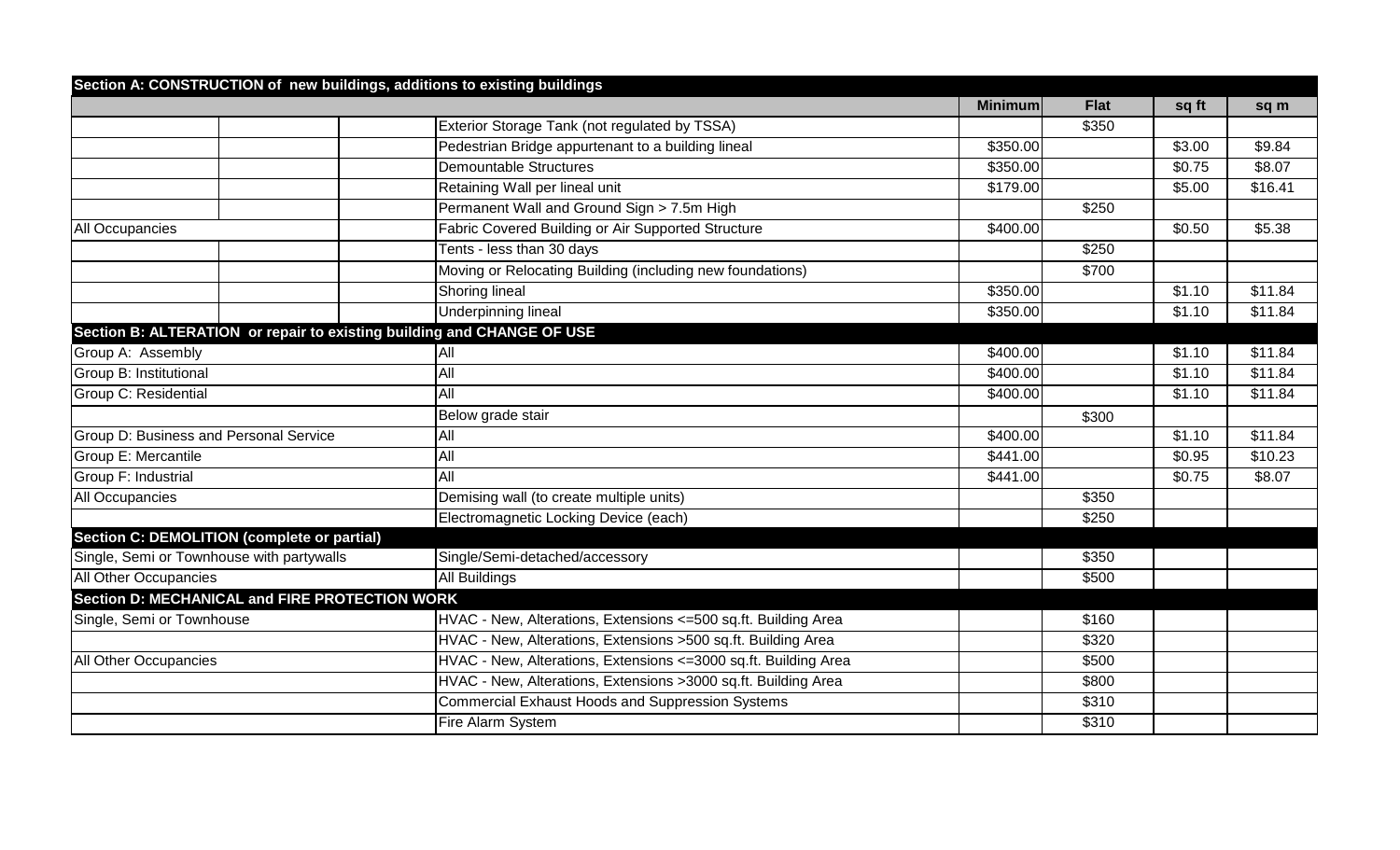| <b>Section D: MECHANICAL and FIRE PROTECTION WORK</b> |                                                                         |                |             |        |        |
|-------------------------------------------------------|-------------------------------------------------------------------------|----------------|-------------|--------|--------|
|                                                       |                                                                         | <b>Minimum</b> | <b>Flat</b> | sq ft  | sq m   |
|                                                       | Replacement Annunciator/Control Panel only                              |                | \$310       |        |        |
|                                                       | Sprinkler System                                                        |                | \$310       |        |        |
|                                                       | In-rack sprinkler system                                                |                | \$310       |        |        |
|                                                       | Standpipe system                                                        |                | \$310       |        |        |
|                                                       | Emergency power                                                         |                | \$600       |        |        |
|                                                       | Emergency lighting (per storey)                                         |                | \$150       |        |        |
|                                                       | Solid Fuel Burning Appliance or Chimney                                 |                | \$250       |        |        |
| <b>Section E: PLUMBING</b>                            |                                                                         |                |             |        |        |
| Single, Semi or Townhouse                             | Service Connection (per lot)                                            |                | \$250       |        |        |
|                                                       | Plumbing Works (Fixtures, appliances, drains) for New Dwelling          |                | \$450       |        |        |
|                                                       | Repairs to Plumbing Works in Existing Dwellings per fixture             | \$125.00       | \$25        |        |        |
| All Other Occupancies                                 | Fixture, appliance, floor drain, backflow preventer, roof hopper        |                | \$25        |        |        |
|                                                       | Water, service, and Inside and outside drains - New Building per lineal |                |             | \$1.50 | \$4.92 |
| <b>All Occupancies</b>                                | Conversion from septic system to sewer                                  |                | \$250       |        |        |
|                                                       | Manhole, catch basin, or area drain per piece                           |                | \$42        |        |        |
|                                                       | Minimum Building Permit Fee for Plumbing Works Only                     | \$125.00       |             |        |        |
|                                                       |                                                                         |                |             |        |        |
| <b>Section F: ON-SITE SEWAGE SYSTEMS</b>              |                                                                         |                |             |        |        |
|                                                       | <b>New Residential System</b>                                           |                | \$600       |        |        |
|                                                       | New commercial system                                                   |                | \$950       |        |        |
|                                                       | Alterations to Leaching Bed only                                        |                | \$500       |        |        |
|                                                       | Alteration to Septic Tank or Minor Repair to Part of a System           |                | \$400       |        |        |
|                                                       | Review of Clearances Only                                               |                | \$200       |        |        |
| <b>Section G: GREEN ENERGY SYSTEMS</b>                |                                                                         |                |             |        |        |
|                                                       | Solar domestic hot water systems (serving individual dwellings)         |                | \$350       |        |        |
|                                                       | Solar hot water systems (serving all other buildings)                   |                | \$500       |        |        |
|                                                       | Solar photovoltaic systems (serving individual dwellings)               |                | \$350       |        |        |
|                                                       | Solar photovoltaic systems (serving all other buildings)                |                | \$500       |        |        |
|                                                       | <b>Geothermal Systems</b>                                               |                | \$500       |        |        |
|                                                       | Wind Turbine > 3kW, <= 10kW                                             |                | \$350       |        |        |
|                                                       | Wind Turbine >10kW                                                      |                | \$1,850     |        |        |